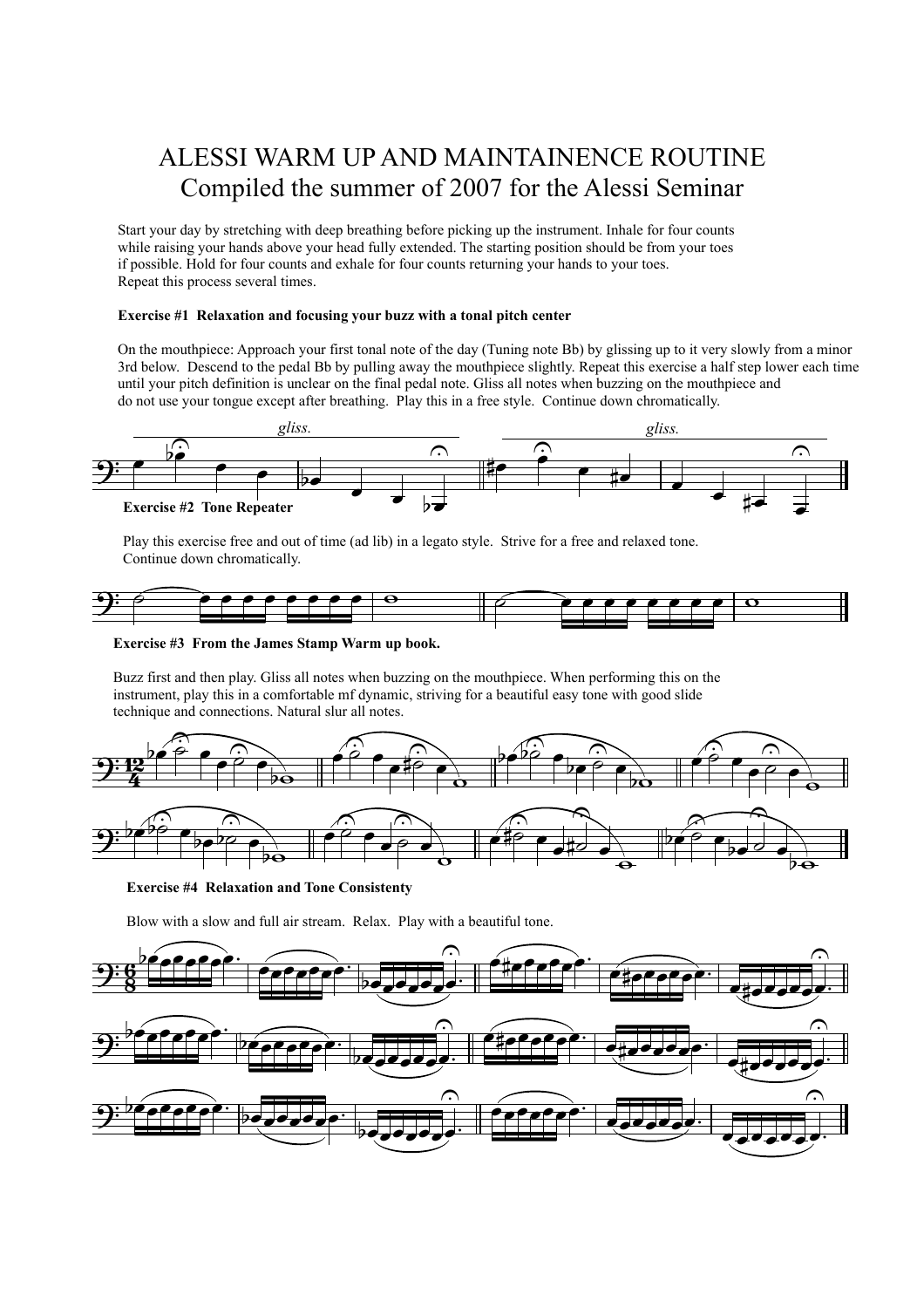#### **Exercise #5 From Max Schlossberg Daily Drills and Technical Studies** 2

Play this at a tempo where you can play each segment in one breath. Natural slur when possible. Strive for even tone and good pitch center.



**Exercise #6 For pitch consistency, slide technique, and slurring consistently when ascending and descending.**

Play at a tempo of approx  $\sqrt{=}70$ . Breathe when necessary and repeat the note that you breath in order not to miss any connections. Listen carefully to the distance between each interval and the imaginary drone note.



#### **Exercise #7 Flexibility and range building.**

Do this at a tempo where you can play each segment in one breath. Strive for ease and evenness of tone. Play from low E to Bflat and back down.



**Exercise #8 Flexibility A variation on the Remington exercise.**

Strive for evenness of rhythm. Continue down chromatically.



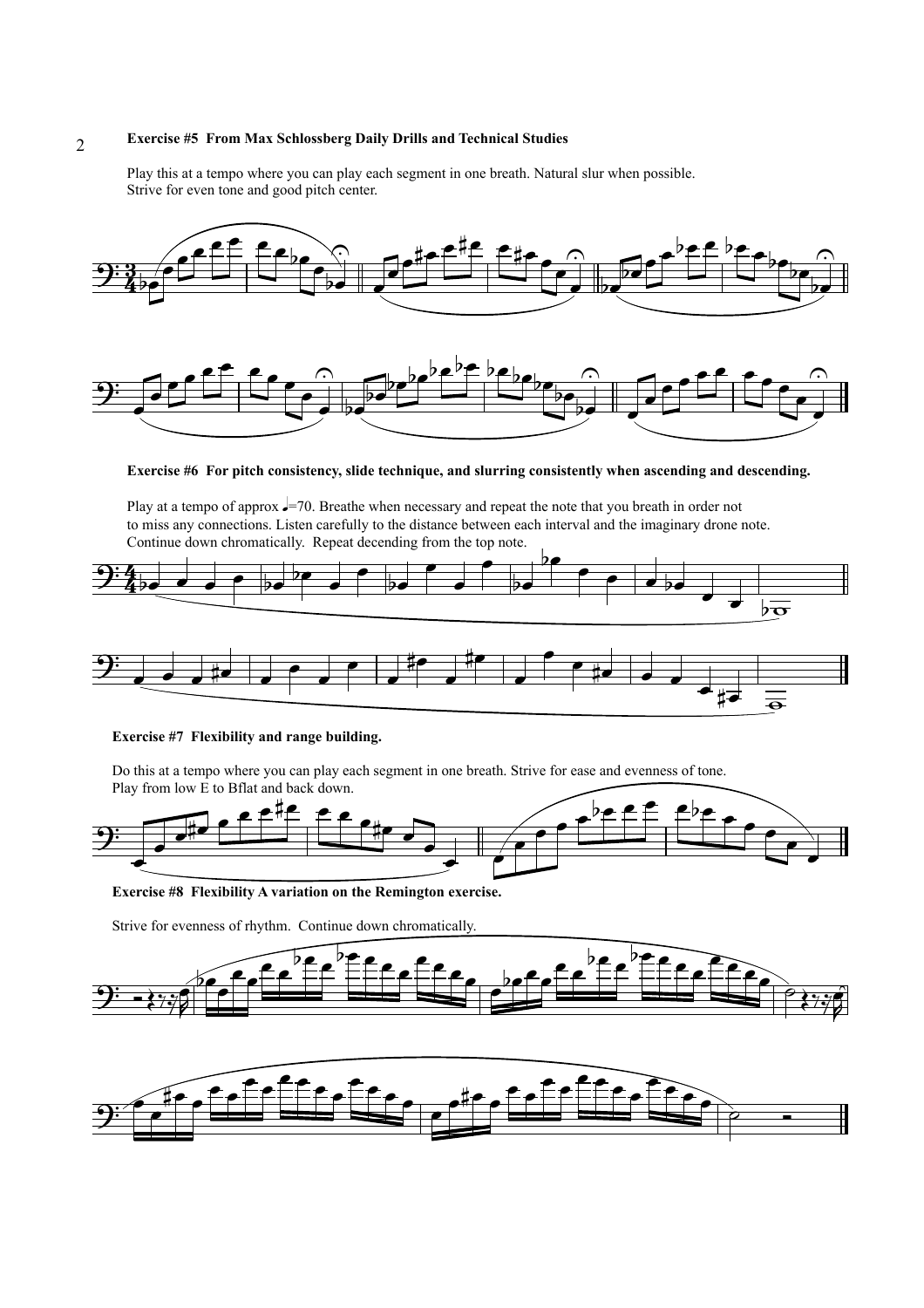# **Exercise #9 Flexibility**

Keep the air moving and do this as smooth as possible. Continue down chromatically. Also play in reverse.



# **Exercise #11 Flexibility**

Abstract of Remington Flex Study. Continue down chromatically.

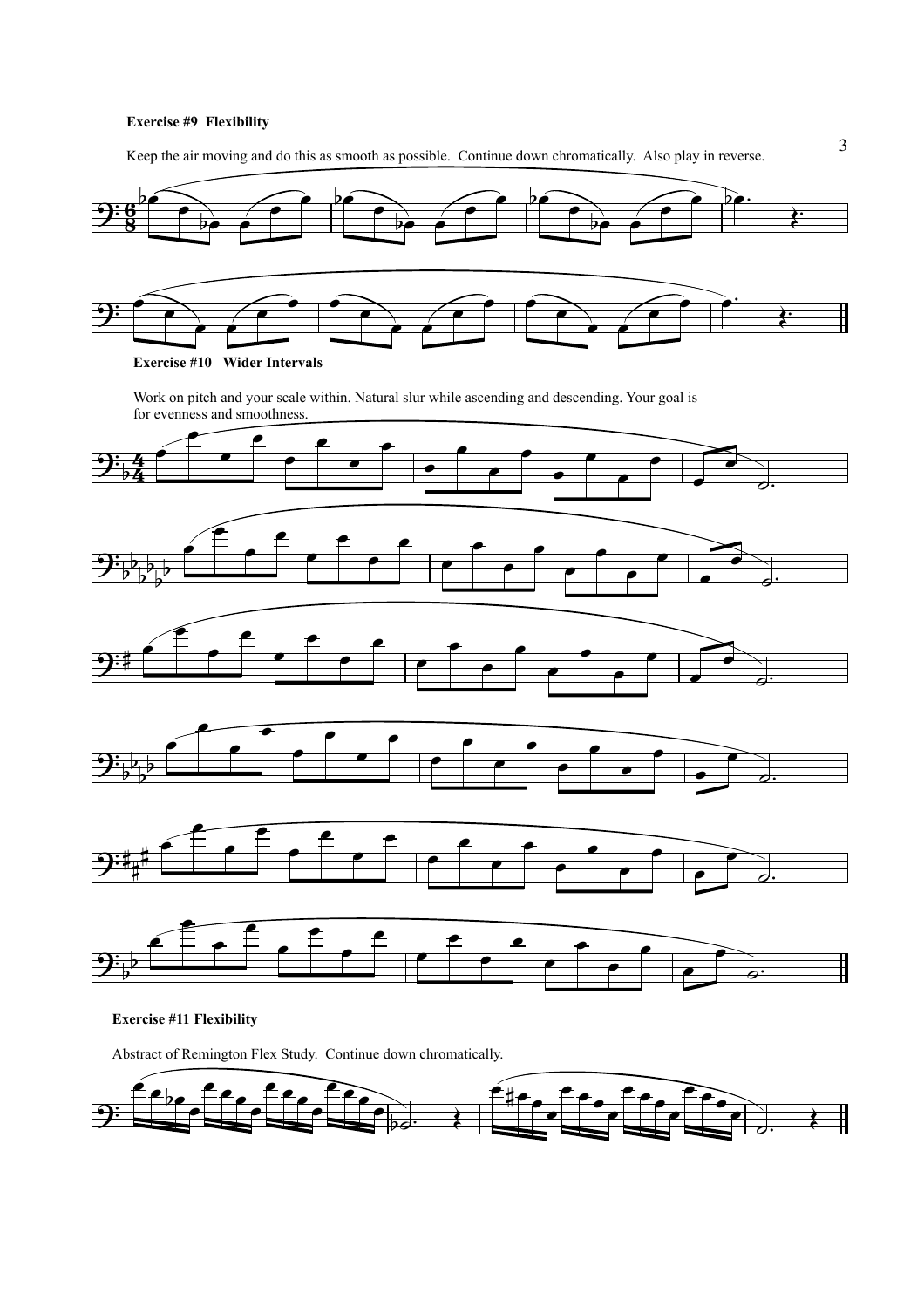# **Exercise #12 Range Building**

4

Play this all slurred (natural) When you feel comfortable with this exercise, feel free to expand upwards by adding the next note in the series of the arpeggio.

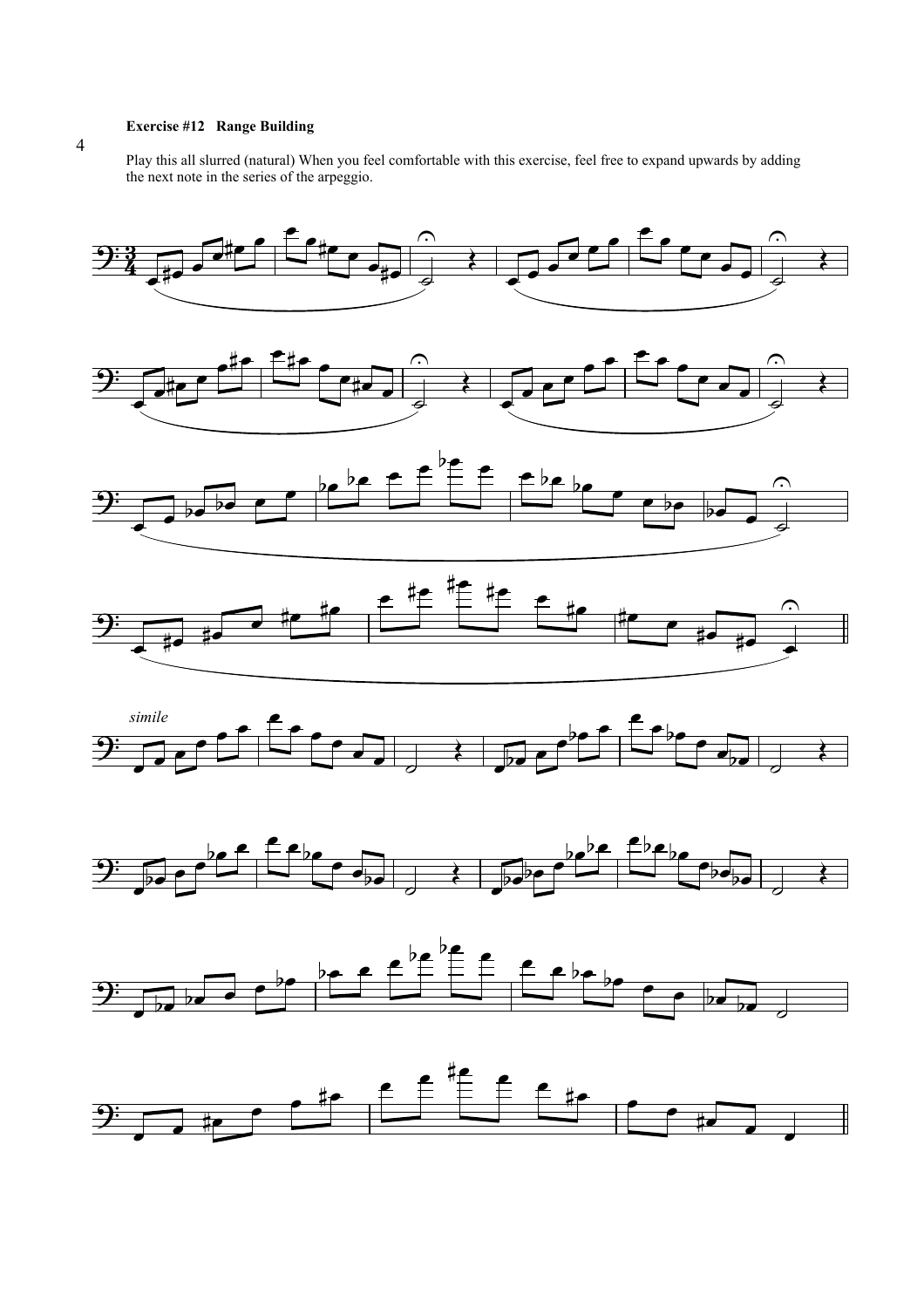

















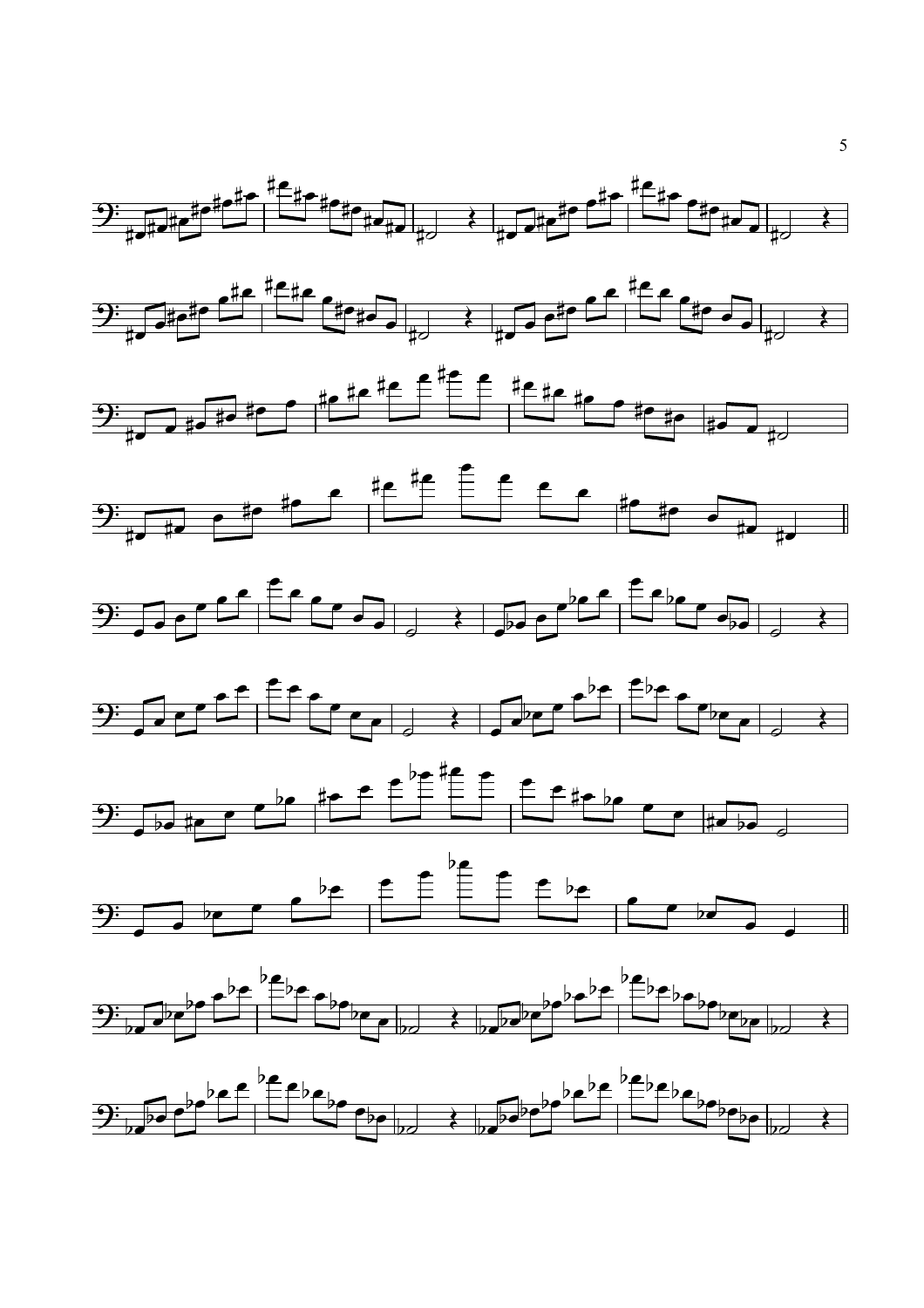















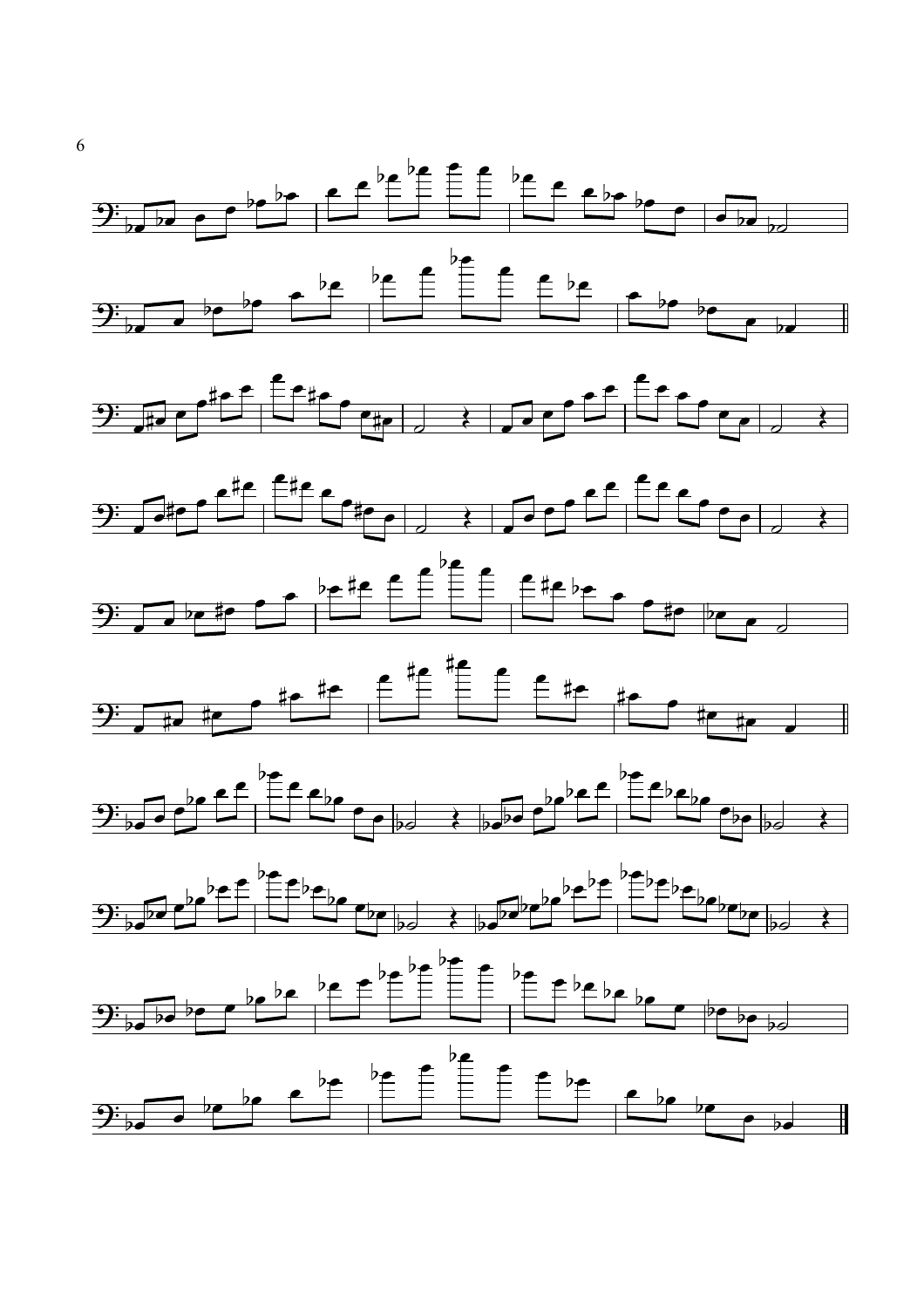# **Exercise #13 Up and Down**

Continue down chromatically.



**Exercise #14 Descending scales**

Perform legato and detached. Tone should stay consistent from top to bottom. Perform each scale in one breath. Continue down to pedal B-flat.







From Arban's Famous Method. Strive for immediate sound with immediate resonance for each note. Another goal is to go for absolute consistency in style and attack. Feel free to add additional exercises in succession without stopping to give your tongue a good workout.